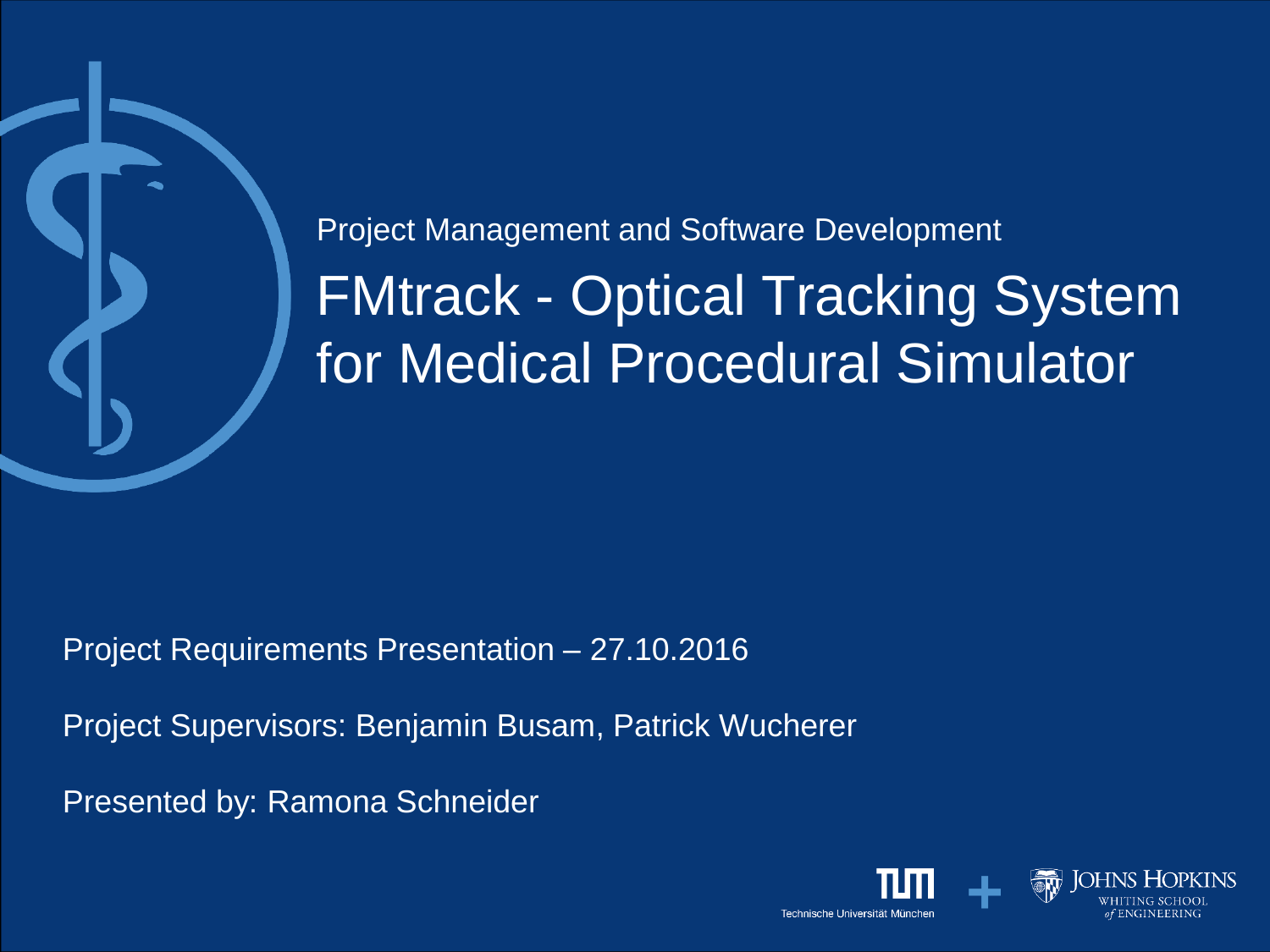## **Background and Motivation**

- Medical: Measurement and assessment of surgical performance in training environment
- Technical: Motion tracking of surgical instruments

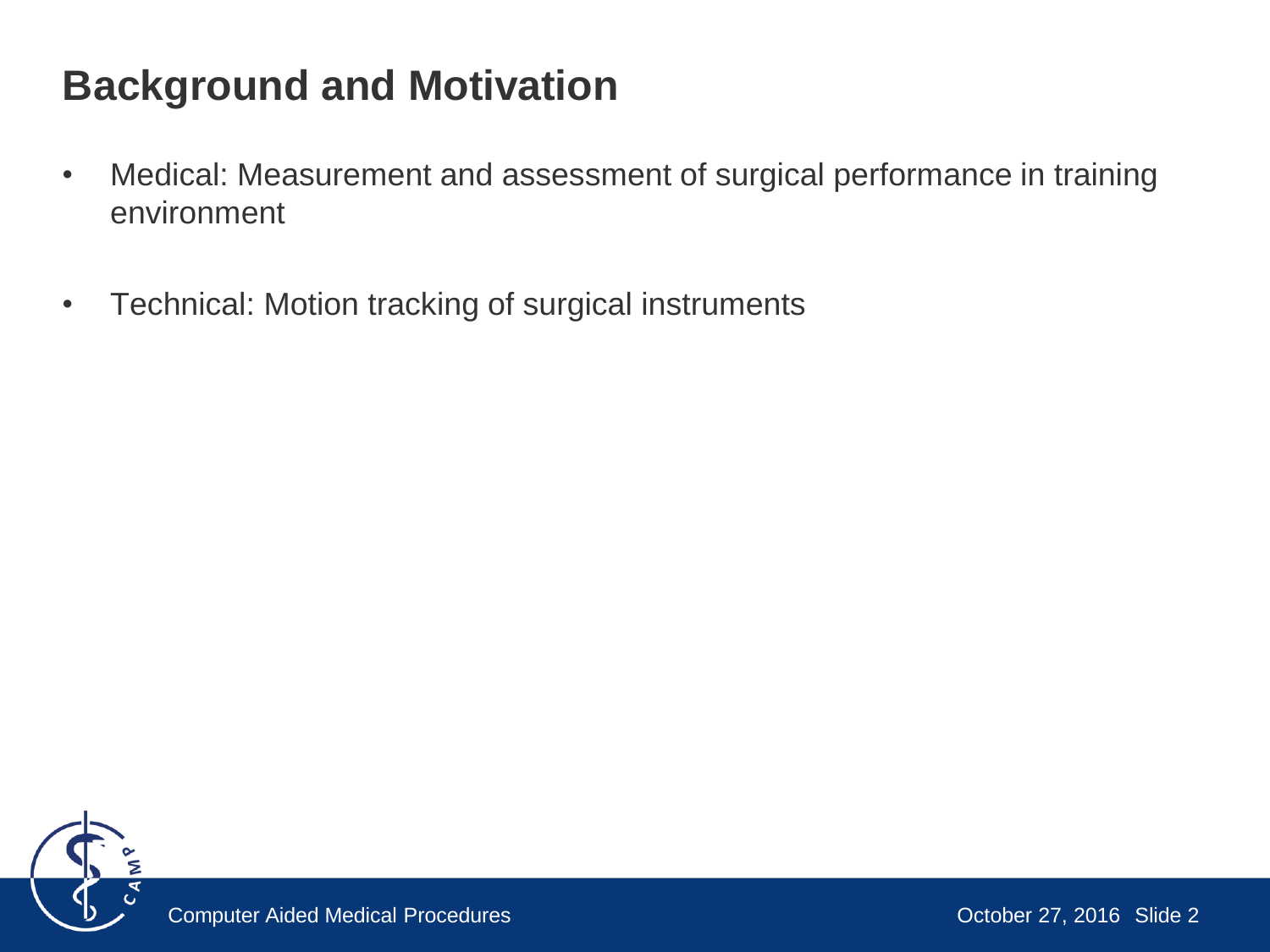## **Problem Statement**

- Automatic identification and tracking of non-rigid medical instruments
- Simulation of medical images





Non-rigid instrument

Simulation setup [1]



[1] <http://www.medability.de/for-instrument-manufacturers/> (26.10.2016)

Computer Aided Medical Procedures **Computer Aided Medical Procedures** Computer Aided 3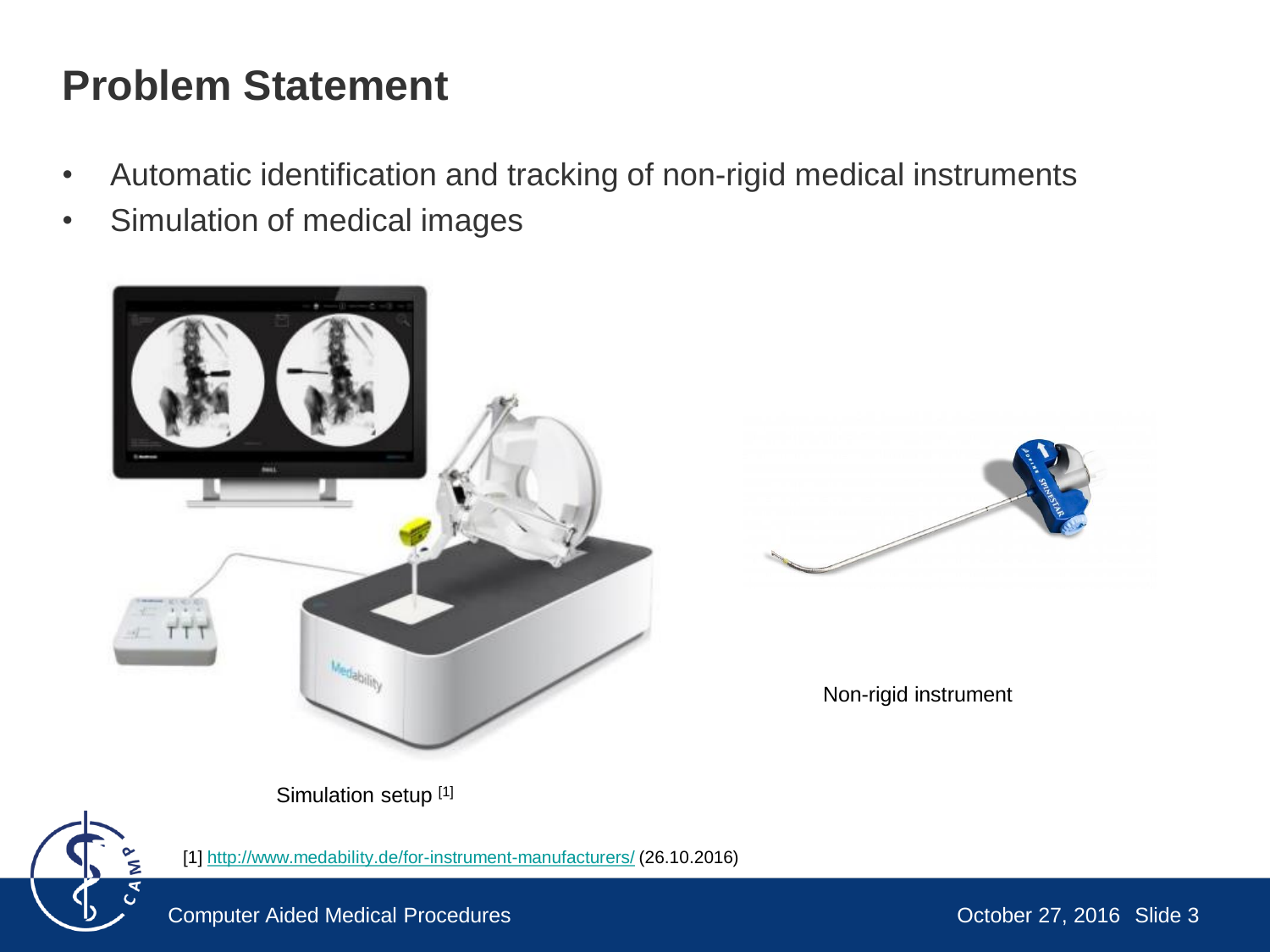## **Stakeholders**

- Project Partners
	- FRAMOS
	- MEDABILITY
	- IFL
- Medical Expert
	- Dr. med. Simon Weidert (LMU)
- Supervisors
	- Benjamin Busam
	- Patrick Wucherer
- Project Manager
	- Ramona Schneider

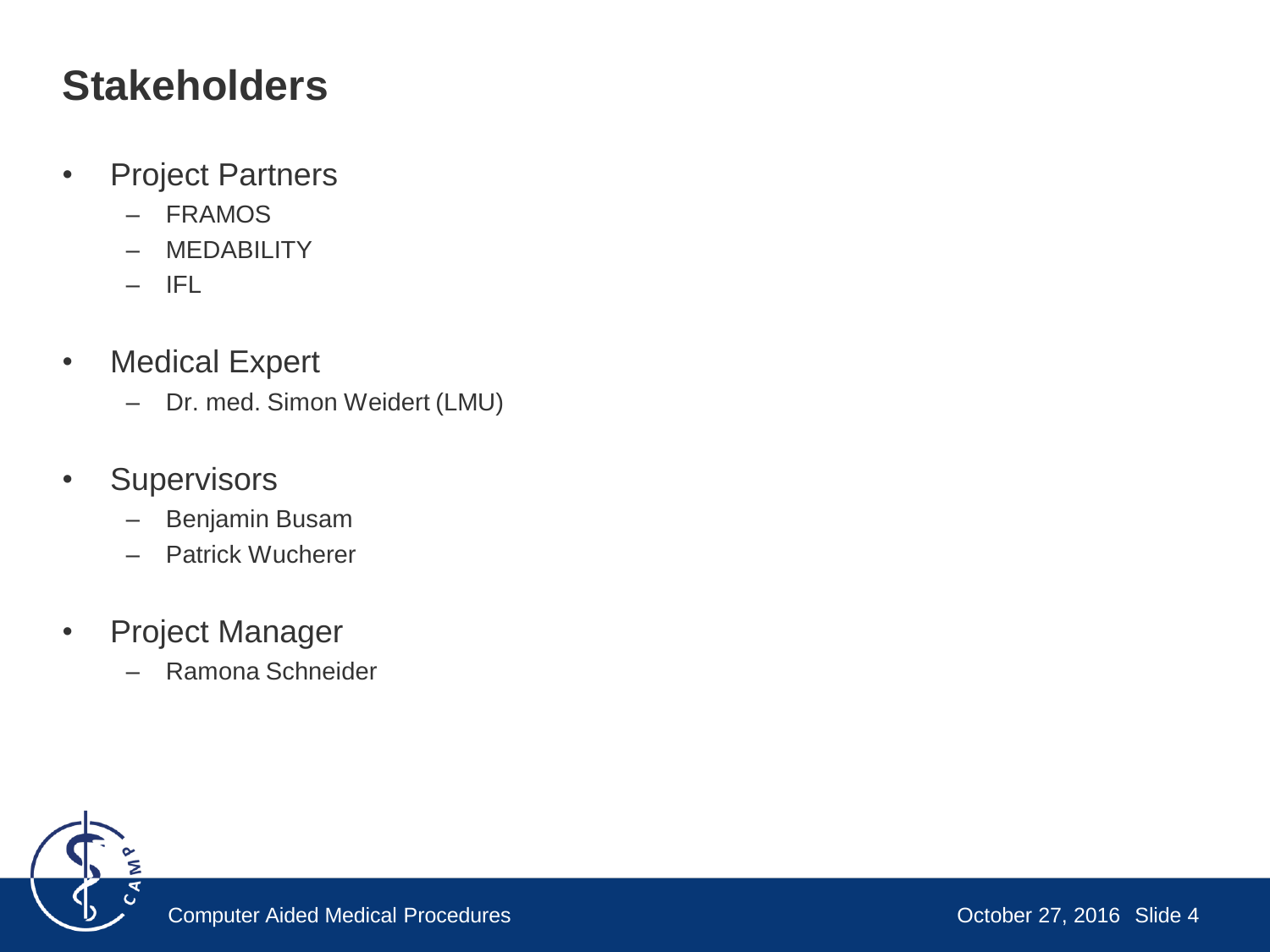# **Requirements and Specifications**

- Real-time processing of data
- Tracking and identification of medical instruments
	- Multiple
	- Rigid
	- Non-rigid
- Simulated images
	- Current instruments
	- Correct position
	- Correct shape

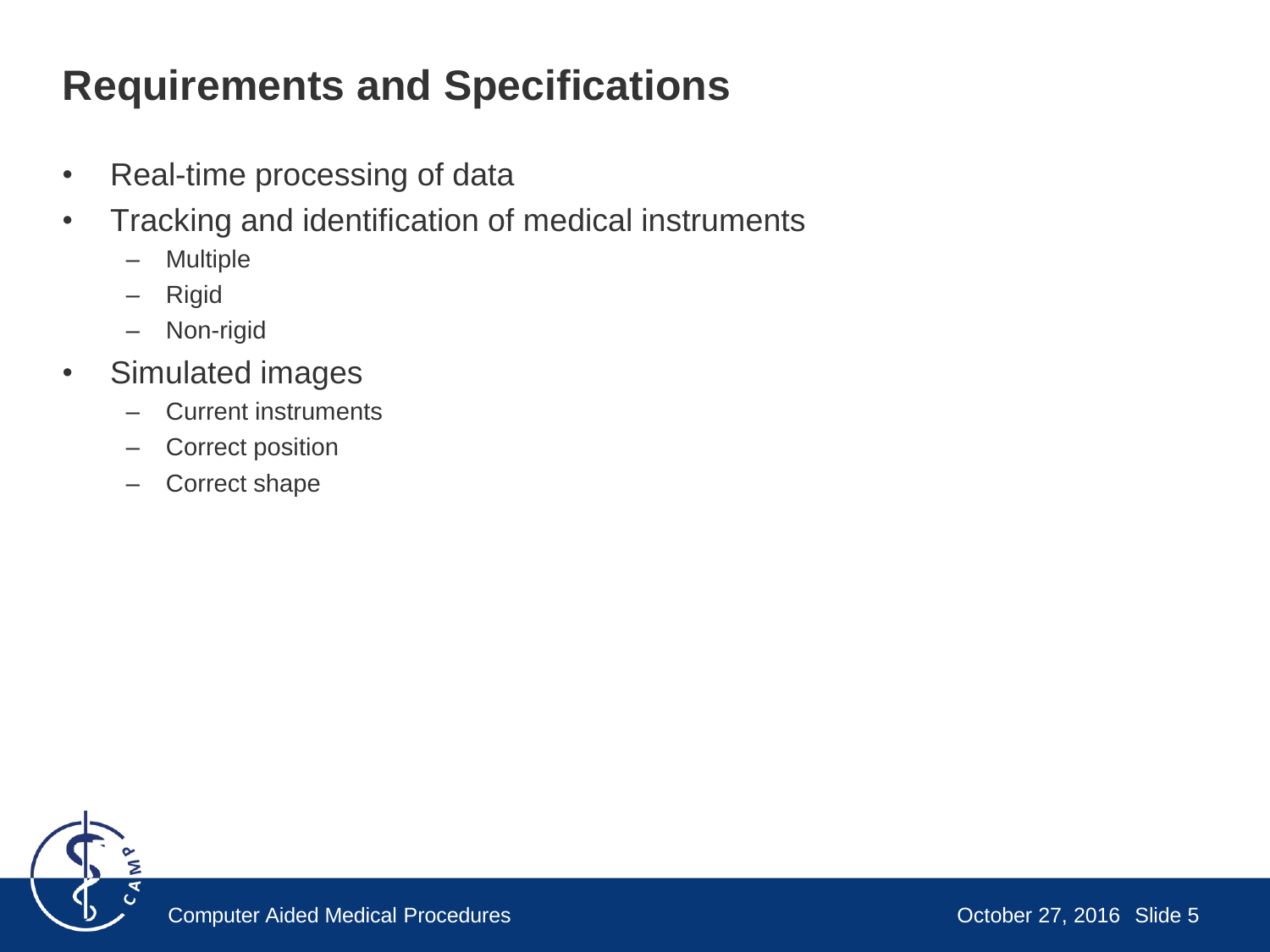## **Tasks**

- Getting to know Optical Tracking System (OTS)
- Getting to know framework for haptic feedback
- OpenIGTLink Interface
- Pivot Calibration
- Tests with rigid medical instruments
- Develop image processing pipeline for tracking of flexible tooltip
- Visualize/augment medical images
- Testing
- Evaluation of results
- Documentation